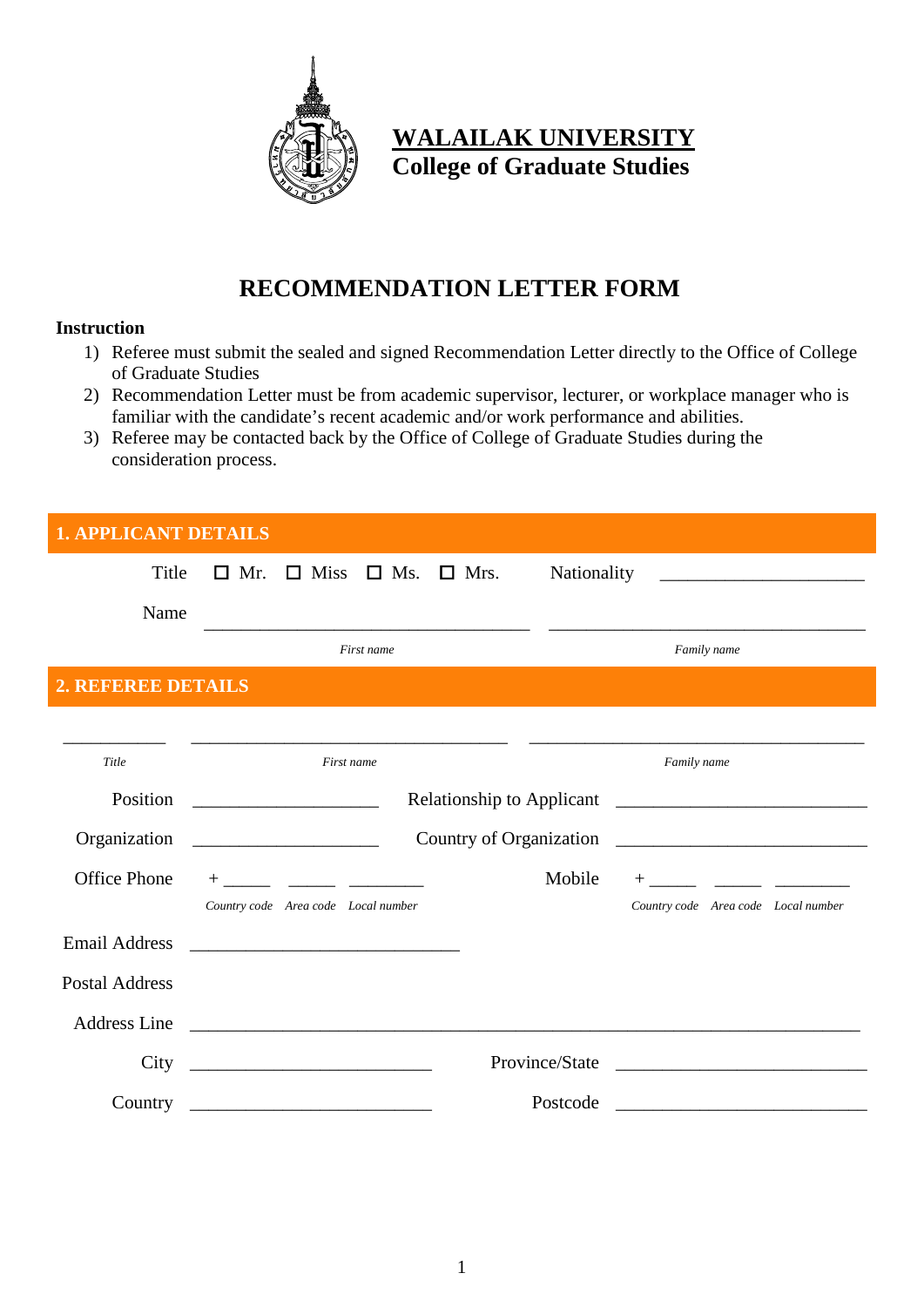## **3. APPLICANT EVALUATION**

*Please evaluate the application in terms of the criteria below, based on your experience.*

|                                                      | Poor | Average | Good | Very<br>Good | Excellent | Unable to<br>comment |
|------------------------------------------------------|------|---------|------|--------------|-----------|----------------------|
| Academic achievement                                 |      |         |      |              |           |                      |
| Potential for future contributions in field of study |      |         |      |              |           |                      |
| Capacity to communicate and relate well with others  |      |         |      |              |           |                      |
| <b>Emotional maturity</b>                            |      |         |      |              |           |                      |
| Adaptability to new situation                        |      |         |      |              |           |                      |
| Personal integrity                                   |      |         |      |              |           |                      |
| Resourcefulness and integrity                        |      |         |      |              |           |                      |